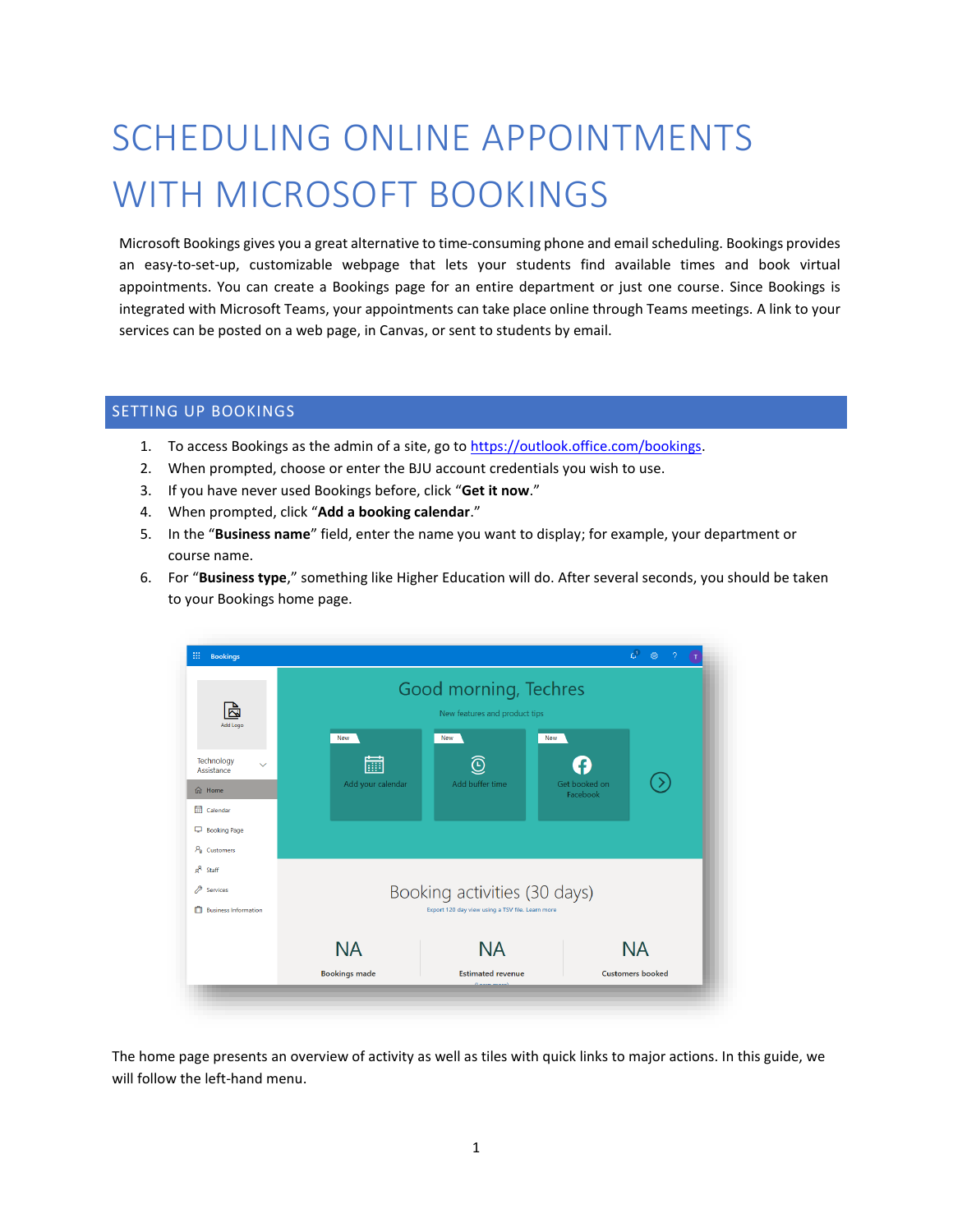# ADDING BUSINESS INFORMATION

In the **Business Information** tab, specify details about your site. You can also add a logo to better identify your site, and you can set the specific hours within which appointments can be booked. If your staff/team members need more flexible hours, they can be set on an individual basis. **Save** any changes you wish to keep.



# ADDING STAFF (MEMBERS)

You will need to add the team of people who will be using this Bookings page to assist students.

- 1. In the left-hand menu, click **Staff**.
- 2. At the top of the Staff page, click **Add Staff**.

3. In the Staff details page, start typing the username in the "Add People" field. You may need to click "Search Directory."



|                                   | $+$ Add staff                                                                                |              |
|-----------------------------------|----------------------------------------------------------------------------------------------|--------------|
| Add Logo                          | Manage staff<br>Add and edit information about your staff members<br><b>Initials</b><br>Name | $\mathsf{R}$ |
| Technology<br>Assistance          |                                                                                              |              |
| n Home                            |                                                                                              |              |
| <b>THE</b> Calendar               |                                                                                              |              |
| Booking Page                      |                                                                                              |              |
| $P_{\mathbf{g}}$ Customers        |                                                                                              |              |
| $g^R$ Staff                       |                                                                                              |              |
| Services                          |                                                                                              |              |
| <sup>1</sup> Business Information |                                                                                              |              |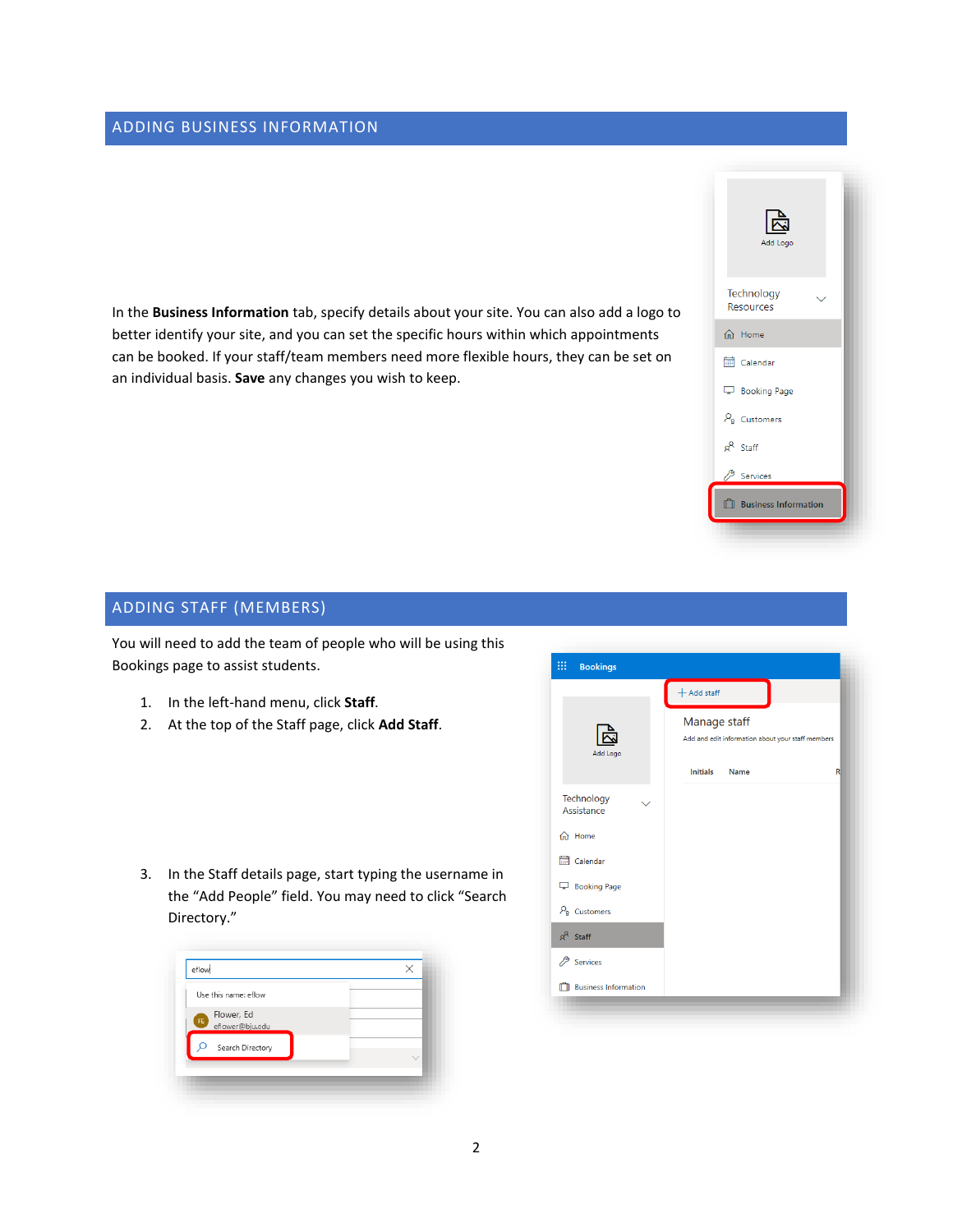4. When suggestions appear, choose the name of the person. You don't need to enter any additional information. The email address should be populated automatically. By default, new members are given the "Viewer" role. If you want the person to help manage the site, change their role to "Administrator."

| eflower@bju.edu |  |
|-----------------|--|
| Phone number    |  |
|                 |  |
| Viewer          |  |

5. In the **Availability** column, select "Events on Office 365 affect availability."

You can also select "Use business hours" to force bookings into a schedule you set for the site in the Business Information tab. If the person needs more flexibility in hours of availability, deselect this setting and choose the appropriate schedule.

|                        | Settings and working hours for the staff member Learn more            |                                                     |         |  |   |  |  |  |  |
|------------------------|-----------------------------------------------------------------------|-----------------------------------------------------|---------|--|---|--|--|--|--|
|                        |                                                                       | V Events on Office 365 calendar affect availability |         |  |   |  |  |  |  |
| in multi-day services. | Please note, personal calendar availability will not be accounted for |                                                     |         |  |   |  |  |  |  |
|                        | Use business hours                                                    |                                                     |         |  |   |  |  |  |  |
|                        |                                                                       |                                                     |         |  |   |  |  |  |  |
| Monday                 | 9:00 AM                                                               |                                                     | 5:00 PM |  |   |  |  |  |  |
| Tuesday                | 9:00 AM                                                               |                                                     | 5:00 PM |  |   |  |  |  |  |
| Wednesday              | 9:00 AM                                                               |                                                     | 5:00 PM |  |   |  |  |  |  |
| Thursday               | 9:00 AM                                                               |                                                     | 5:00 PM |  |   |  |  |  |  |
| Friday                 | 9:00 AM                                                               |                                                     | 5:00 PM |  | × |  |  |  |  |
| Saturday               |                                                                       |                                                     | Day off |  |   |  |  |  |  |
| Sunday                 |                                                                       |                                                     | Day off |  |   |  |  |  |  |

6. **Save** your changes.

#### ADDING SERVICES

Services are what you are offering your students. For example, you may wish to create a service called "Virtual Advising Session." At this point, you may want to think about how you will offer your services. You can offer a single service such as "Virtual Advising Session" and let your students choose the person they want to interact with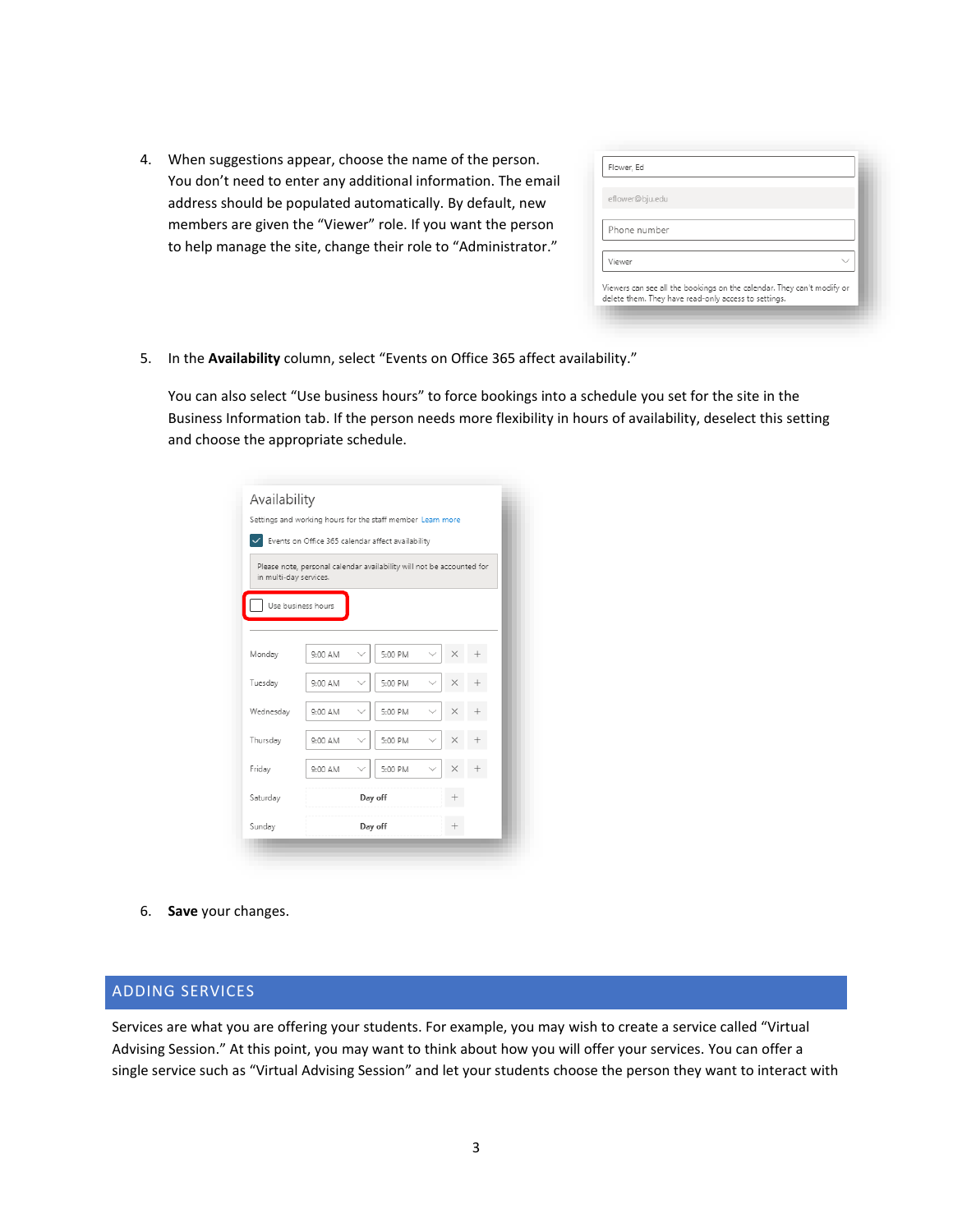from a list of staff members, or you can create a service for each staff member, such as "Virtual Office Visit with Dr. Brown," and assign that service to that specific person.



- 1. In the left-hand menu, click **Services**.
- 2. At the top of the page, click **Add a service**.
- 3. Enter the **Service name**, a brief **Description**, and **Default location** (such as "online").
- 4. Toggle on **Add online meeting**.

**This is an important step that turns on the integration with Microsoft Teams.**

- 5. Set the **Default Duration** of the online meetings, such as 30 minutes.
- 6. If you want to set a buffer of time when students cannot book, toggle on "Buffer time your customers can't book." Buffering provides extra time between appointments to avoid back-to-back appointments. [Click here for more](https://support.microsoft.com/en-us/office/set-buffer-time-in-microsoft-bookings-271f43e4-b8f7-4d63-8059-b5747679bb7e?ui=en-us&rs=en-us&ad=us)  [information on buffer times.](https://support.microsoft.com/en-us/office/set-buffer-time-in-microsoft-bookings-271f43e4-b8f7-4d63-8059-b5747679bb7e?ui=en-us&rs=en-us&ad=us)
- 7. Set the number of **Maximum Attendees**. (By default, it is set to 1.)
- 8. Change your **Default price** to "Free" or leave it as "Price not set."

Under **Reminders and Confirmations**, two reminders are included by default, one to the student (customer) and one to the staff member. These are sent out one day before the appointment. You can edit those as necessary and add additional reminders.

|  |  |                                      | A A <sup>c</sup> <b>B</b> $I \cup \emptyset$ <u>A</u> | $\cdots$                                                       |  |
|--|--|--------------------------------------|-------------------------------------------------------|----------------------------------------------------------------|--|
|  |  |                                      |                                                       | Add any additional information and links to send to people     |  |
|  |  |                                      |                                                       | that book this service with you. They will see this content in |  |
|  |  | the email confirmation they receive. |                                                       |                                                                |  |
|  |  |                                      |                                                       |                                                                |  |

| Default location                             |  |
|----------------------------------------------|--|
| Our office address                           |  |
| Add online meeting 1                         |  |
| Default Duration                             |  |
| Hours 0<br>Minutes $30 \sim$<br>Days<br>0    |  |
| Buffer time your customers can't book<br>Off |  |
| Let the customer manage their booking.       |  |
| Maximum number of attendees per event        |  |
| Maximum Attendees                            |  |
| Default price                                |  |
| Price not set                                |  |

| Reminders and Confirmations                                                             |  |  |
|-----------------------------------------------------------------------------------------|--|--|
| <b>1 day :</b> We look forward to seeing you tom $\land \quad \mathscr{D} \quad \times$ |  |  |
| <b>1 day :</b> Reminder that you have an appoint $\alpha \quad \oslash \quad \swarrow$  |  |  |
| Add an email reminder                                                                   |  |  |

Under **Additional Information for Email Confirmation**, you can add information to the confirmation email that goes out. For example, you could link to a page containing information you wish to discuss.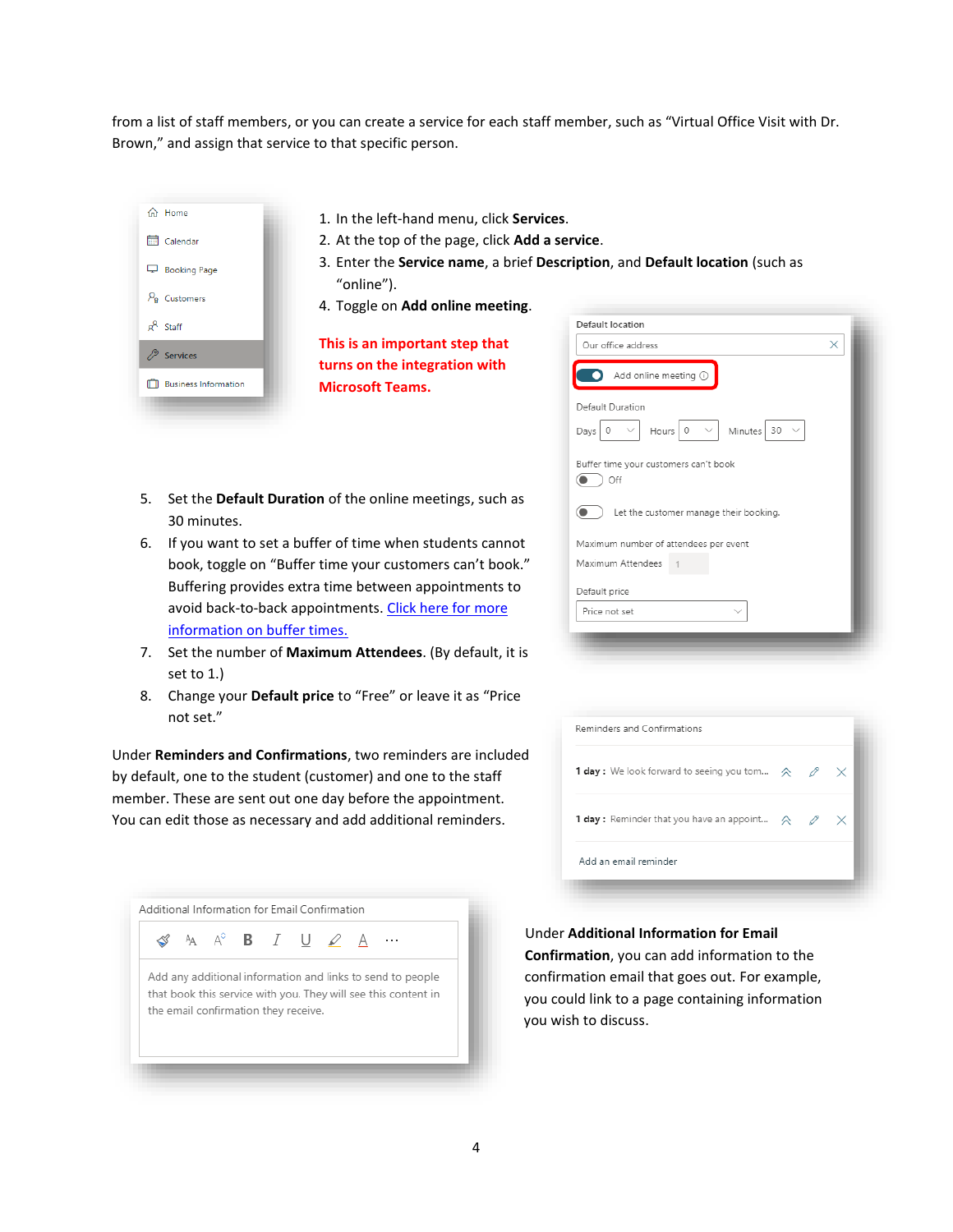- **9.** Your last step is to add the person or persons who will offer the "service." Under **Assign Staff**, click the names that can be selected by the student when they book the appointment. **You must assign at least one person to a service.**
- 10. Click **Save** at the top of the page.

#### SETTING UP AND PUBLISHING YOUR BOOKING PAGE

In the left-hand menu, click the **Booking Page** tab to finish setting up the features of your site and to publish the booking page.

From this page, you can connect your page to Facebook, require users to have an Office 365 account, control general email notifications, and more. You can also customize your color theme.



Assign Staff

Flower, Ed

WP Wright, Perry

Gardenghi, Matt

| Scheduling policy                                                                                                                                      |            |
|--------------------------------------------------------------------------------------------------------------------------------------------------------|------------|
| Settings for when customers can book services                                                                                                          |            |
| Time increments<br>Show available times in increments of:                                                                                              | 30 minutes |
| Minimum lead time<br>Minimum lead time for bookings and<br>cancellations (in hours)                                                                    | 8          |
| Maximum lead time<br>Maximum number of days in advance that a<br>booking can be made                                                                   | 365        |
| <b>Email notifications</b>                                                                                                                             |            |
| Notify the business via email when a booking is created or changed<br>Send a meeting invite to the customer, in addition to the confirmation<br>email. |            |
| Staff                                                                                                                                                  |            |
| Allow customers to choose a specific person for the booking                                                                                            |            |
| Availability                                                                                                                                           |            |
| In general, a service can be booked when its staff are free. If you wish to<br>customize this further, you can do so below.                            |            |
| General availability:                                                                                                                                  |            |
| Bookable when staff are free                                                                                                                           |            |

Under **Scheduling policy**, set the time increments of your services/meetings. Also, specify any lead time required for booking appointments. For example, if you don't want last minute bookings, you can specify a lead time of one hour or more.

Under **Email notifications**, be sure to select "Notify the business via email when a booking is created or changed" if the admins of the site want to be notified of activity.

Under **Staff**, you can decide whether students can choose who they schedule appointments with or whether the admins of the site do.

Under **Availability**, you probably want to just select **Bookable when staff are free** which will be subject to the business hours or specific hours you set for each service. But you can customize it further here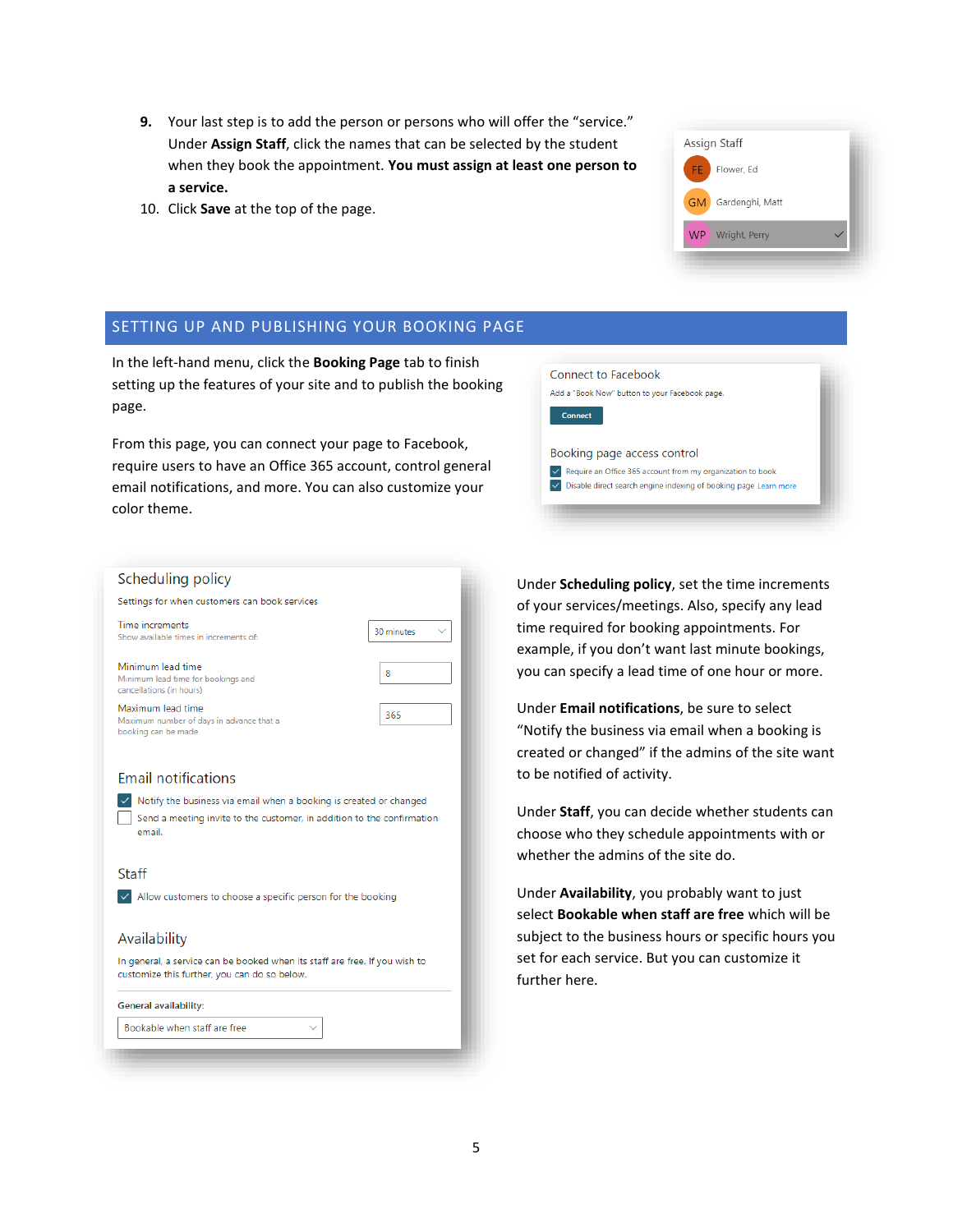By clicking the small blue link, "**Set different availability for a date range**," you can close your booking for specific times of the year, like summer break.

| Availability during these dates:              |                 |   |
|-----------------------------------------------|-----------------|---|
| Start                                         | End (inclusive) |   |
| 3/27/2020<br>繭                                | 4/3/2020        |   |
| Bookable when staff are free                  |                 | Ш |
| + Set different availability for a date range |                 |   |

| Booking page status    |                                                                   |      |
|------------------------|-------------------------------------------------------------------|------|
| Published <sup>O</sup> | Open published page                                               |      |
| Share your page        |                                                                   |      |
|                        |                                                                   |      |
|                        | https://outlook.office365.com/owa/calendar/BobJonesUniversity1@bj |      |
| ▌ <b>作▌Ӯ▌</b>          |                                                                   | Copy |

Once you finish with your settings, click the publish button to save and publish your booking page. Bookings will provide a link you can share to your site. The booking page displays all the services you have available. If you would rather share the services separately, you don't need to share this link.

#### SHARING A LINK TO YOUR SERVICES

For students to sign up for your sessions, you need to make the link available to them. Once you set up and save a service do the following.

1. In the **Services** tab, click the service you want to share.

| Manage services<br>Create and edit your bookable services |                 |                      |                         |                       |
|-----------------------------------------------------------|-----------------|----------------------|-------------------------|-----------------------|
| Service                                                   | <b>Duration</b> | <b>Default price</b> | <b>Payment required</b> | <b>Assigned staff</b> |
| Application Support                                       | 30 minutes      | Free                 | None required           | Wright, Perry         |
| Virtual Office Visit                                      | 30 minutes      | Price not set        | None required           | Wright, Perry         |
| Virtual Office Visit<br>Academic Coaching Session         | 25 minutes      | Price not set        | None required           | Wright, Perry         |

2. At the top of the page under "Share your page for this service," Either **Share via Email** or **Copy** the link. The link can be posted in Canvas, websites, etc.

| Service details                  |                                                        |
|----------------------------------|--------------------------------------------------------|
| Share your page for this service | Share a booking page URL specifically for this service |
|                                  | https://outlook.office365.com/owa/calendar/BobJonesU   |
| <b>Share via Email</b>           | Copy                                                   |
|                                  |                                                        |
|                                  |                                                        |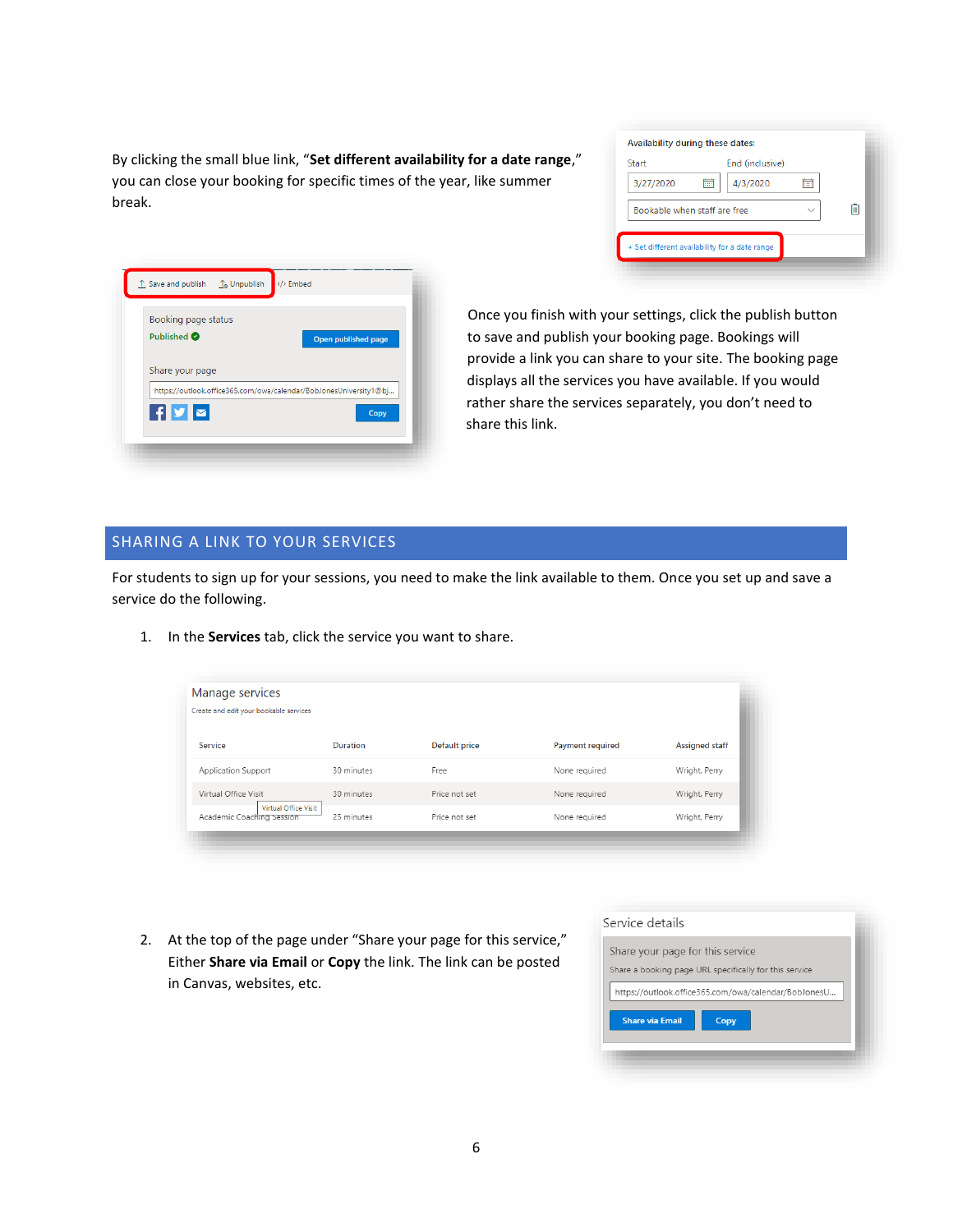# ADDING CUSTOMERS (STUDENTS)

You do not have to add your students to Bookings. As students book appointments through the links you provide, they will appear in the **Customers** area of your site. You can manage them from there and edit their accounts to add additional information.



# BOOKING APPOINTMENTS OR SERVICES

Students who receive a link to a service can go to a specific page for that service to book a time and choose a staff member (if permitted).

|    |    |                              |                | Virtual Office Visit<br>30 minutes |                         |       |                                                             |          |           |              |                                              |
|----|----|------------------------------|----------------|------------------------------------|-------------------------|-------|-------------------------------------------------------------|----------|-----------|--------------|----------------------------------------------|
|    |    |                              |                |                                    |                         |       | April 23, 1:00 pm                                           |          |           |              | Confirmed booking for<br><b>Test Student</b> |
|    |    | $\leftrightarrow$ April 2020 |                |                                    |                         |       | Select staff (optional)                                     |          |           |              |                                              |
| Su | Mo | Tu                           | We             | Th                                 | Fr.                     | -Sa   | Anyone                                                      |          |           | $\checkmark$ | Application Support with                     |
|    |    |                              | $\blacksquare$ | $\overline{2}$                     | $\overline{\mathbf{3}}$ | $-4$  |                                                             |          |           |              | Wright, Perry                                |
| 5  | 6  | $\overline{7}$               | 8              | $\overline{9}$                     | 10                      | $-11$ | $9:00$ am                                                   | 9:30 am  | 10:00 am  |              | Free                                         |
| 12 | 13 | 14                           | 15             | 16                                 | 17                      | 18    | 10:30 am                                                    | 11:00 am | 11:30 am  |              |                                              |
| 19 | 20 | 21                           | 22             | 23                                 | 24                      | 25    | 12:00 pm                                                    | 12:30 pm | $1:00$ pm |              | င်္ငံ                                        |
| 26 | 27 | 28                           | 29             | 30                                 |                         |       | $1:30$ pm                                                   | 2:00 pm  | 2:30 pm   | $\checkmark$ | Thursday, April 9, 2020<br>3:00 PM - 3:30 PM |
|    |    |                              |                |                                    |                         |       | 1 All times are in (UTC-05:00) Eastern Time (US & Canada) v |          |           |              | (UTC-05:00) Eastern Time (US & Canada)       |
|    |    |                              |                |                                    |                         |       |                                                             |          |           |              |                                              |
|    |    |                              |                |                                    |                         |       |                                                             |          |           |              | online                                       |

Once they submit the booking, they will receive a confirmation, and the assigned staff member will be notified. Admins will also be notified if you selected that option in the Booking Page tab.

The student confirmation email typically looks like the image to the right. Since "Add online meeting" was toggled on when the service was set up, the "**Join Teams meeting**" is included for the student. (Assigned staff members receive a similar email confirmation.)

| Confirmed booking for<br><b>Test Student</b>                                                   |  |
|------------------------------------------------------------------------------------------------|--|
| Application Support with<br>Wright, Perry<br>Free                                              |  |
| င်္ဂ<br>Thursday, April 9, 2020<br>3:00 PM - 3:30 PM<br>(UTC-05:00) Eastern Time (US & Canada) |  |
| online                                                                                         |  |
| Join Teams meeting                                                                             |  |
| Manage booking                                                                                 |  |
| <b>Technology Resources</b><br>AL 207                                                          |  |
| Powered by Microsoft Bookings                                                                  |  |